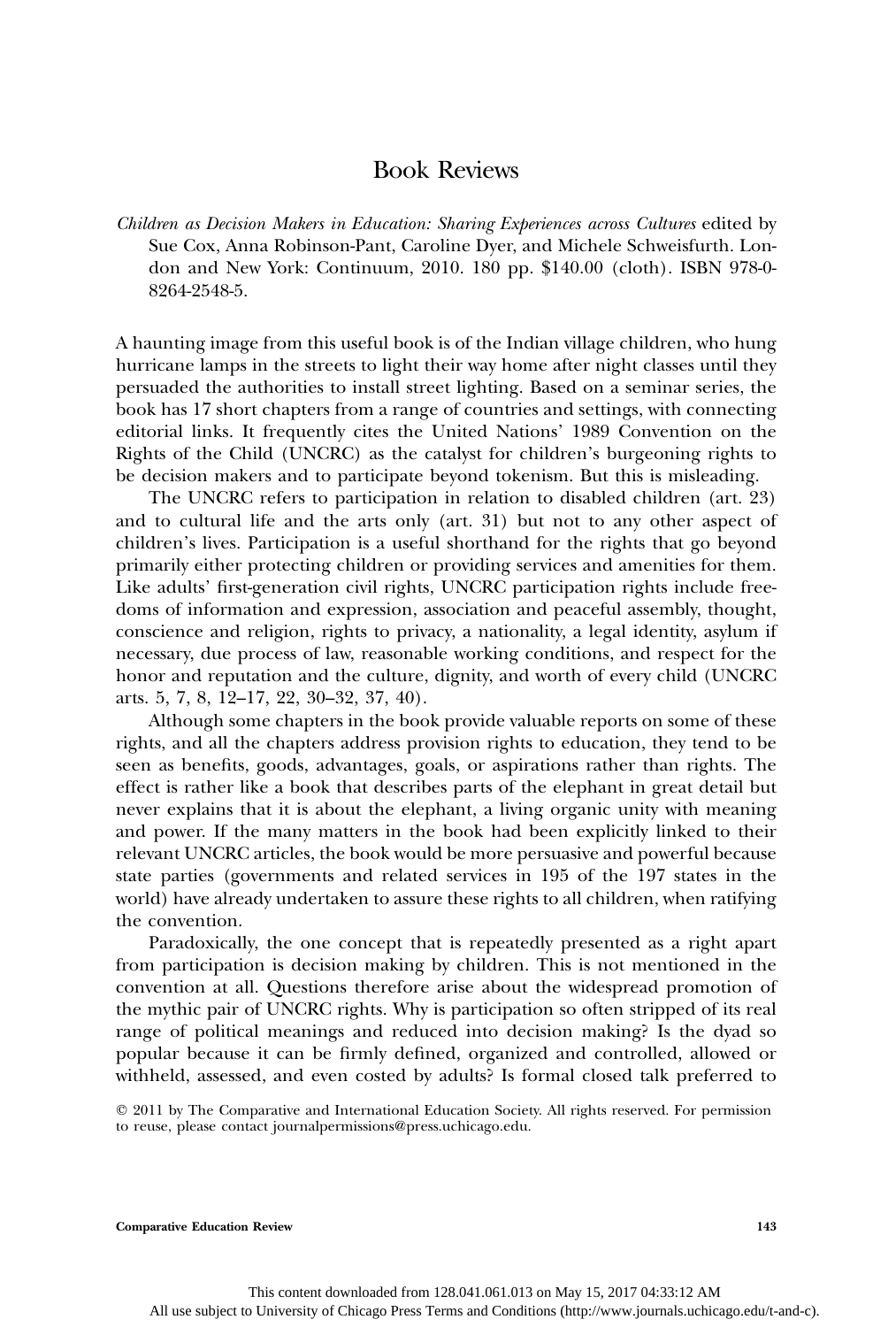## BOOK REVIEWS

open-ended and potentially risky dynamic activity with power sharing between children and adults? Does the dyad fit more neatly into a classroom education model of teaching and benefiting individual children who learn to participate, in contrast to campaigning for political change? Does the dyad endorse adults' decisions about who is competent, whose views can be given "due weight" (art. 12), and whom to include or exclude—contrary to the justice and equity resonating through the UNCRC?

Despite the straightjacket of its title and remit, I found this book an interesting and rewarding read. Many of the authors grapple with the above questions. Chapter 10 lists problems in an attempt to assess the benefits of student participation. The hoped-for benefits may be too long term or too dependent on many other factors. They may be inadvertent, unrelated to the initial project, contested, or subjectively perceived. Refreshingly, these authors challenge assumptions that participation at school will, or should, increase confidence, self-esteem, and voting rates later during adulthood. They say that adult decision-making groups are assessed for the effectiveness of their decisions, not for their enhanced skills or self-esteem, and that the same should apply to young people, who should be valued for their contributions, instead of adults imagining that adults confer the favor by allowing young people to take part. And informed awareness about democracy might rightly make young people more critical and cautious about voting.

There are good examples of adventurous respectful education in English schools, despite oppressive national systems. There are better examples of ambitious projects around the world, many in very deprived areas, sometimes enduring harsh colonial legacies. Exciting and impressive examples include democratic school councils and effective student protests to secure better conditions and governance in schools in Brazil and Zimbabwe, promotion of postconflict peacemaking in Africa and the Philippines, clubs working to reduce corporal punishment in Nepal, popular young radio broadcasters in Peru and in Ghana, children's parliaments in India and a conference in Moldova to inform and change public opinion about the UNCRC, small and large schools in India working to respect cultural diversity, and several chapters on the work of emancipatory young researchers.

The most interesting activities tended to be promoted by nongovernmental organizations (NGOs) rather than by education authorities. In Liverpool, northern England, children from age 7 did inspiring work with an NGO to promote Fairtrade in their schools, and a few of them traveled to London to present a "Young People's Manifesto" to a government minister. Not only did one school ignore their achievement, but teachers are quoted as dismissing and deriding the children. "You can't expect a 10-year old to make a decision," said one teacher of 10-year-olds (83). A young Fairtrade steering group member, David, commented, "It is all very well getting us to participate and lead stuff, but have you thought about talking to the adults about it?" (85). He is right. To do otherwise is like teaching about sexism solely to women or apartheid only to black Africans.

Authors in the book debate whether participation in education is principled or pragmatic. Respecting and listening to children and working with them in "all matters that affect" them (art. 12) surely involves the principles of respect, justice, equity, and avoiding harm, which are also essential to the pragmatics of real teaching and learning. How is it possible to teach anyone without knowing what he or